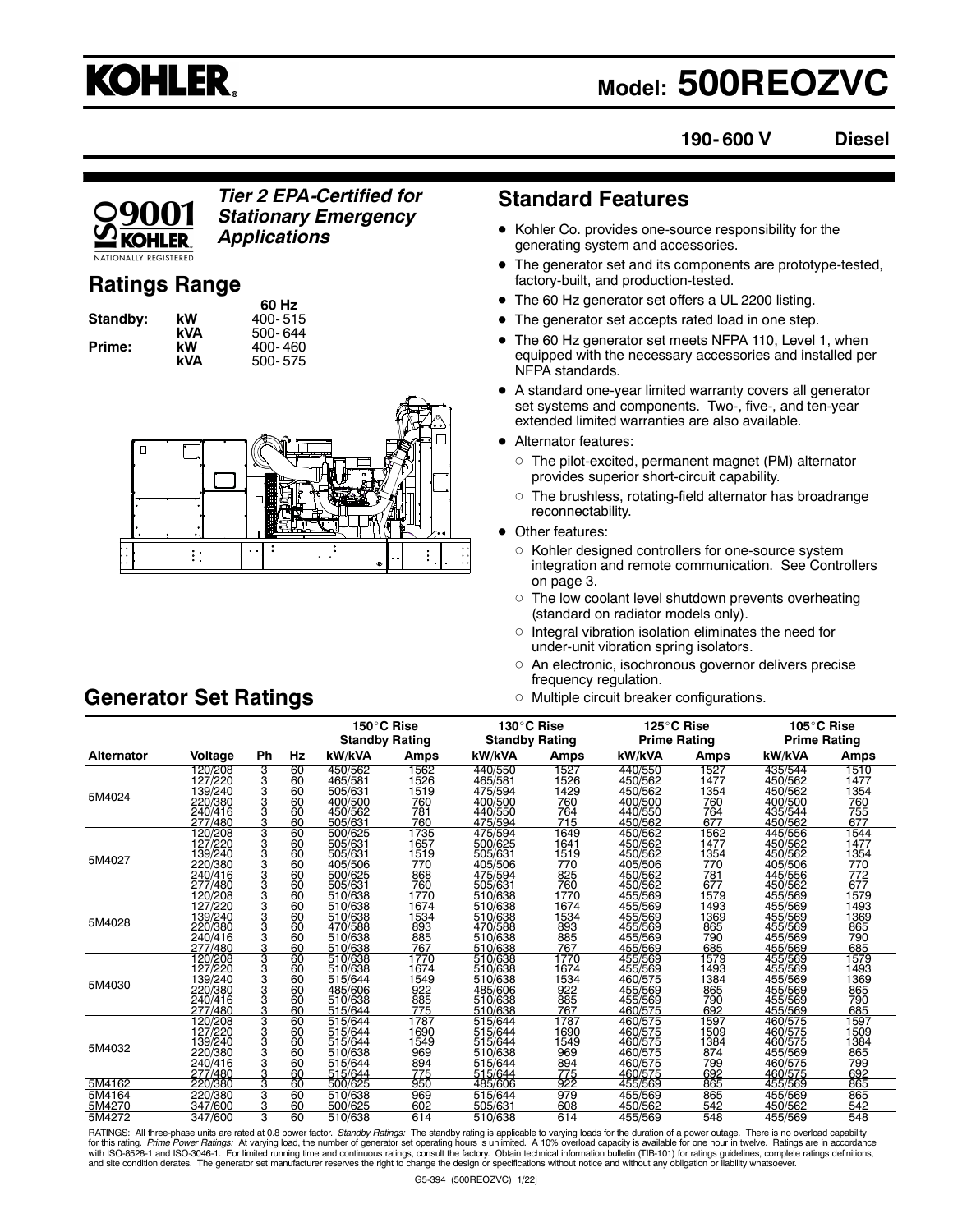# **Alternator Specifications**

| <b>Specifications</b>                         |                  | <b>Alternator</b>            |  |  |
|-----------------------------------------------|------------------|------------------------------|--|--|
| Type                                          |                  | 4-Pole, Rotating-Field       |  |  |
| Exciter type                                  |                  | Brushless.                   |  |  |
|                                               |                  | Permanent-Magnet             |  |  |
| Leads: quantity, type                         |                  | 10/12, Reconnectable         |  |  |
| Voltage regulator                             |                  | Solid State, Volts/Hz        |  |  |
| Insulation:                                   |                  | <b>NEMA MG1</b>              |  |  |
| Material                                      |                  | Class H                      |  |  |
| Temperature rise                              |                  | 130°C, Standby               |  |  |
| Bearing: quantity, type                       |                  | 1. Sealed                    |  |  |
| Coupling                                      |                  | Flexible Disc                |  |  |
| Amortisseur windings                          |                  | Full                         |  |  |
| Voltage regulation, no-load to full-load      |                  |                              |  |  |
| (with $< 0.5\%$ drift due to temp. variation) |                  | 3-Phase Sensing, 0.25%       |  |  |
| One-step load acceptance                      |                  | 100% of Rating               |  |  |
| Unbalanced load capability                    |                  | 100% of Rated Standby        |  |  |
|                                               |                  | Current                      |  |  |
| Peak motor starting kVA:                      |                  | (35% dip for voltages below) |  |  |
| 480 V. 380 V                                  | 5M4024 (10 lead) | 1350                         |  |  |
| 480 V. 380 V                                  | 5M4027 (12 lead) | 1575                         |  |  |
| 480 V, 380 V                                  | 5M4028 (10 lead) | 1800                         |  |  |
| 480 V, 380 V                                  | 5M4030 (10 lead) | 1800                         |  |  |
| 480 V, 380 V                                  | 5M4032 (10 lead) | 2200                         |  |  |
| 380 V                                         | 5M4162 (4 lead)  | 2100                         |  |  |
| 380 V                                         | 5M4164 (4 lead)  | 2300                         |  |  |
| 600 V                                         | 5M4270 (4 lead)  | 1250                         |  |  |
| 600 V                                         | 5M4272 (4 lead)  | 1750                         |  |  |

- NEMA MG1, IEEE, and ANSI standards compliance for temperature rise and motor starting.
- Sustained short-circuit current of up to 300% of the rated current for up to 10 seconds.
- Sustained short-circuit current enabling downstream circuit breakers to trip without collapsing the alternator field.
- Self-ventilated and dripproof construction.
- Superior voltage waveform from a two-thirds pitch stator and skewed rotor.
- Digital solid-state, volts-per-hertz voltage regulator with ±0.25% no-load to full-load regulation.
- Brushless alternator with brushless pilot exciter for excellent load response.

# **Application Data**

#### **Engine Electrical**

| <b>Engine Specifications</b>               |                                             |
|--------------------------------------------|---------------------------------------------|
| Engine manufacturer                        | Volvo                                       |
| Engine model                               | <b>TAD1641GE-B</b>                          |
| Engine type                                | 4-Cycle, Turbocharged,<br>Charge Air-Cooled |
| Cylinder arrangement                       | 6, Inline                                   |
| Displacement, L (cu. in.)                  | 16.12 (984)                                 |
| Bore and stroke, mm (in.)                  | 144 x 165 (5.67 x 6.50)                     |
| Compression ratio                          | 17:1                                        |
| Piston speed, m/min. (ft./min.)            | 594 (1949)                                  |
| Main bearings: quantity, type              | 7, Precision Half-Shell                     |
| Rated rpm                                  | 1800                                        |
| Max. power at rated rpm, kWm (BHP)         | 565 (757)                                   |
| Cylinder head material                     | Cast Iron                                   |
| Piston: type, material                     | Steel                                       |
| Crankshaft material                        | <b>Forged Steel</b>                         |
| Valve material                             | <b>Nimonic</b>                              |
| Governor: type, make/model                 | <b>FMS 2.4</b>                              |
| Frequency regulation, no-load to full-load | <b>Isochronous</b>                          |
| Frequency regulation, steady state         | ±0.25%                                      |
| Frequency                                  | Field-Convertible                           |
| Air cleaner type, all models               | Dry                                         |

#### **Engine Electrical System** Battery charging alternator: Ground (negative/positive) Negative Volts (DC) 24 Ampere rating 80 Starter motor rated voltage (DC) 24 V, 7kW Battery, recommended cold cranking amps (CCA): Qty., CCA rating each Two, 925 Battery voltage (DC) 12 **Fuel Fuel System**

| Fuel supply line, min. ID, mm (in.)        | 8(0.31)                                                             |
|--------------------------------------------|---------------------------------------------------------------------|
| Fuel return line, min. ID, mm (in.)        | 6(0.25)                                                             |
| Max. fuel flow, Lph (gph)                  | 204.4 (54)                                                          |
| Max. fuel pump restriction, kPa (in. Hq)   | 30(8.9)                                                             |
| Max. return line restriction, kPA (in. Hg) | 20(5.9)                                                             |
| Fuel prime pump                            | Manual                                                              |
| Fuel filter: quantity, type                | 2, Primary, 10 Micron/<br>Secondary w/Water<br>Separator, 3 Microns |
| Recommended fuel                           | #2 Diesel                                                           |
|                                            |                                                                     |

# **Exhaust**

| <b>Exhaust System</b>                                                         |                 |
|-------------------------------------------------------------------------------|-----------------|
| Exhaust flow at rated kW, m <sup>3</sup> /min. (cfm)                          | 110.4 (3899)    |
| Exhaust temperature at rated kW, dry<br>exhaust, $^{\circ}$ C ( $^{\circ}$ F) | 478 (893)       |
| Maximum allowable back pressure,<br>kPa (in. Hg)                              | 10(3.0)         |
| Engine exhaust outlet size, mm (in.)                                          | See ADV Drawing |

# **Lubrication**

| <b>Lubricating System</b>                                   |                      |  |
|-------------------------------------------------------------|----------------------|--|
| Type                                                        | <b>Full Pressure</b> |  |
| Oil pan capacity, $L$ (qt.) $\S$                            | 42.0 (44.4)          |  |
| Oil pan capacity with filter, L (qt.) $\S$                  | 48.1 (50.8)          |  |
| Oil filter: quantity, type §                                | 3, Cartridge         |  |
| Oil cooler                                                  | Water-Cooled         |  |
| Kehlar resempende the use of Kehlar Cenujne eil end filtere |                      |  |

Kohler recommends the use of Kohler Genuine oil and filters.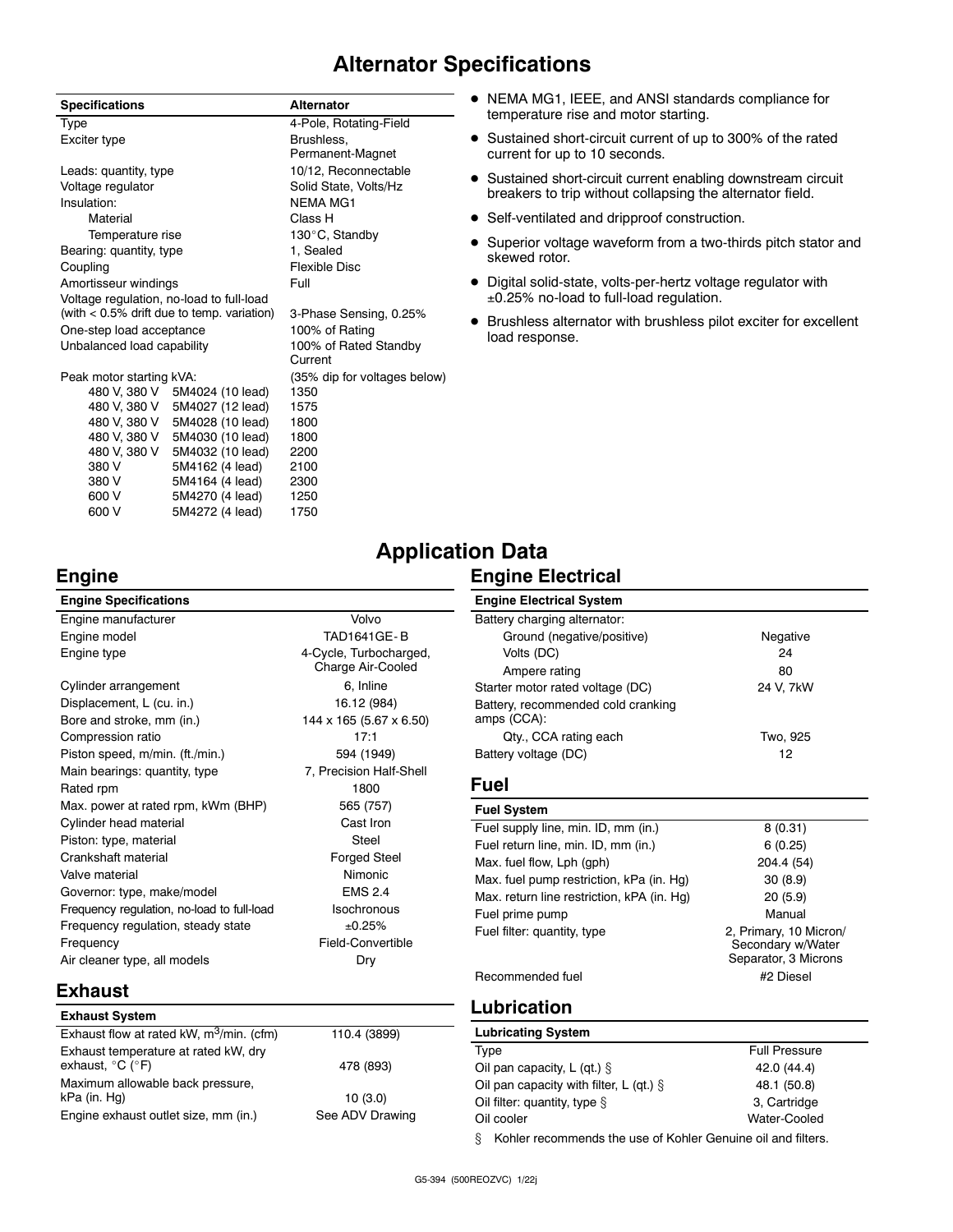# **Application Data**

### **Cooling**

| <b>Radiator System</b>                                                                       |               |
|----------------------------------------------------------------------------------------------|---------------|
| Ambient temperature, °C (°F)*                                                                | 50 (122)      |
| Engine jacket water capacity, L (gal.):                                                      | 39.7 (10.5)   |
| Radiator system capacity, including<br>engine, L (gal.):                                     | 67 (17.7)     |
| Engine jacket water flow, Lpm (gpm)                                                          | 463.3 (122.4) |
| Heat rejected to cooling water at rated<br>kW, dry exhaust, kW (Btu/min.)                    | 231 (13137)   |
| Heat rejected to air charge cooler at<br>rated kW, dry exhaust, kW (Btu/min.)                | 147 (8360)    |
| Water pump type                                                                              | Centrifugal   |
| Fan diameter, including blades, mm (in.)                                                     | 890 (35)      |
| Fan, kWm (HP)                                                                                | 19 (25.5)     |
| Max. restriction of cooling air, intake and<br>discharge side of radiator, kPa (in. $H_2O$ ) | 0.125(0.5)    |

\* Weather and sound enclosures with internal silencer and weather housing with external silencer reduce ambient temperature capability by  $5^{\circ}$ C (9 $^{\circ}$ F).

# **Operation Requirements**

#### **Air Requirements**

| Radiator-cooled cooling air,<br>$m^3$ /min. (scfm) $\dagger$               | 598 (21120) |
|----------------------------------------------------------------------------|-------------|
| Combustion air, m <sup>3</sup> /min. (cfm)                                 | 46 (1617)   |
| Heat rejected to ambient air:                                              |             |
| Engine, kW (Btu/min.)                                                      | 24 (1365)   |
| Alternator, kW (Btu/min.)                                                  | 29 (1660)   |
| $\dagger$ Air density = 1.20 kg/m <sup>3</sup> (0.075 lbm/ft <sup>3)</sup> |             |

#### **Fuel Consumption**

| <b>Standby Rating</b> |
|-----------------------|
| 139.3 (36.8)          |
| 101.4 (26.8)          |
| 68.1 (18.0)           |
| 38.6 (10.2)           |
| Prime Rating          |
| 121.9 (32.0)          |
| 89.7 (23.7)           |
| 60.6 (16.0)           |
| 33.7(8.9)             |
|                       |

# **Controllers**



#### **APM402 Controller**

Provides advanced control, system monitoring, and system diagnostics for optimum performance and compatibility.

- Digital display and menu control provide easy local data access
- Measurements are selectable in metric or English units
- Remote communication thru a PC via network or serial configuration
- Controller supports Modbus<sup>®</sup> protocol
- Integrated hybrid voltage regulator with ±0.5% regulation
- Built-in alternator thermal overload protection
- NFPA 110 Level 1 capability

Refer to G6-161 for additional controller features and accessories.



#### **Decision-Maker 6000 Paralleling Controller**

Provides advanced control, system monitoring, and system diagnostics with remote monitoring capabilities for paralleling multiple generator sets.

 Paralleling capability to control up to 8 generators on an isolated bus with first-on logic, synchronizer, kW and kVAR load sharing, and protective relays

Note: Parallel with other Decision-Maker<sup>®</sup> 6000 controllers only

- Digital display and keypad provide easy local data access
- Measurements are selectable in metric or English units
- Remote communication thru a PC via network or modem configuration
- Controller supports Modbus<sup>®</sup> protocol
- $\bullet$  Integrated voltage regulator with  $\pm 0.25\%$  regulation
- Built-in alternator thermal overload protection
- NFPA 110 Level 1 capability

Refer to G6-107 for additional controller features and accessories.



#### **APM603 Controller**

Provides advanced control, system monitoring, and system diagnostics for optimum performance and compatibility.

- 7-inch graphic display with touch screen and menu control provides easy local data access
- Measurements are selectable in metric or English units
- Paralleling capability to control up to 8 generators on an isolated bus with first-on logic, synchronizer, kW and kVAR load sharing, and protective relays

Note: Parallel with other APM603 controllers only

- Generator management to turn paralleled generators off and on as required by load demand
- Load management to connect and disconnect loads as required • Controller supports Modbus<sup>®</sup> RTU, Modbus<sup>®</sup> TCP, SNMP
	- and BACnet
- $\bullet$  Integrated voltage regulator with  $\pm 0.25\%$  regulation
- Built-in alternator thermal overload protection
- UL-listed overcurrent protective device
- NFPA 110 Level 1 capability

Refer to G6-162 for additional controller features and accessories.

Modbus<sup>®</sup> is a registered trademark of Schneider Electric.